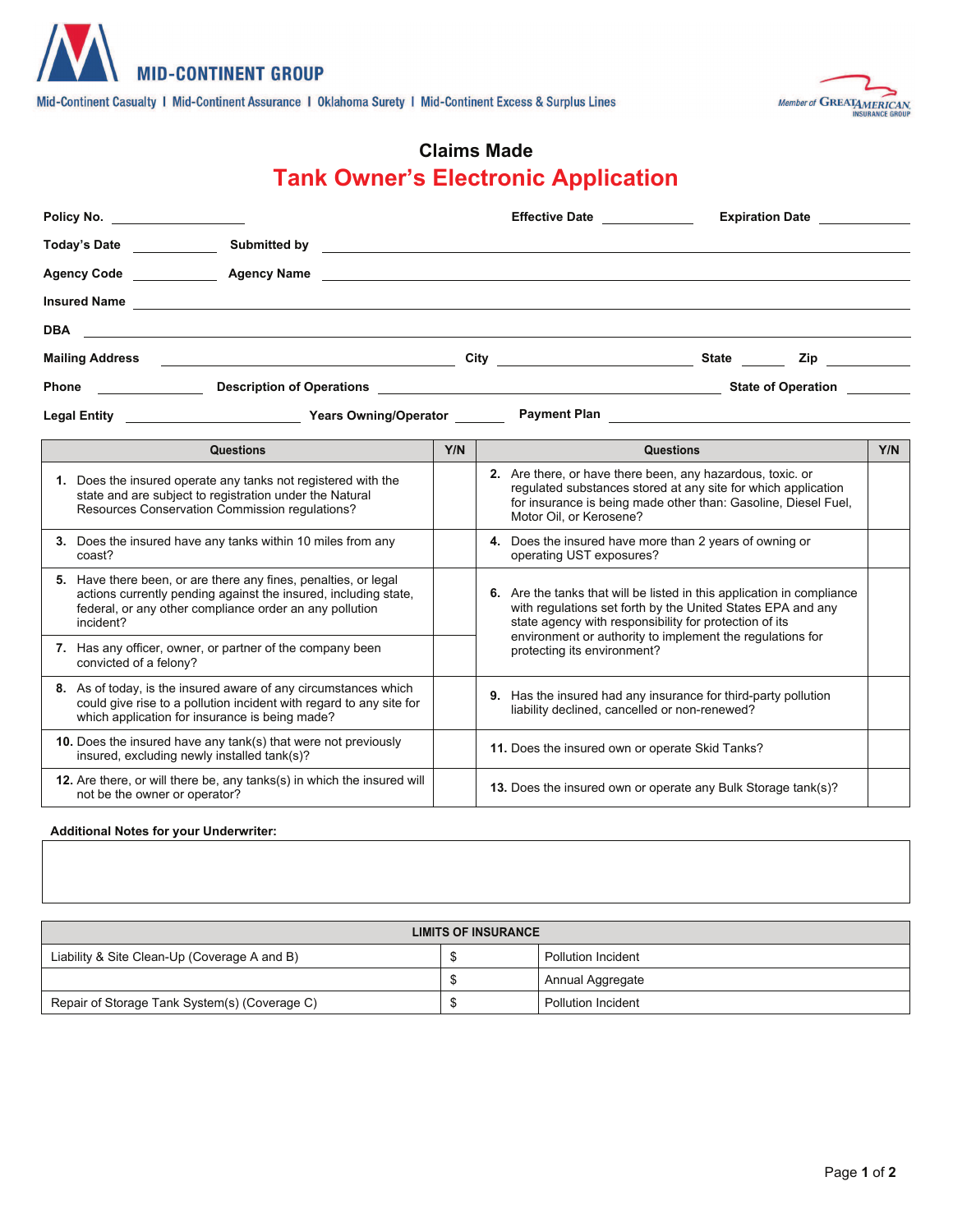Page **2** of **2**

|          | Location Schedule  |                             |                   |                   |  |  |  |
|----------|--------------------|-----------------------------|-------------------|-------------------|--|--|--|
| $Loc.$ # | <b>Facility ID</b> | <b>Location Description</b> | <b>Deductible</b> | <b>Retro Date</b> |  |  |  |

#### **Tank Schedule: See Supplemental**

| Coverage | <b>Exposure</b>      | <b>Premium</b> |
|----------|----------------------|----------------|
|          |                      |                |
|          | <b>Total Premium</b> |                |

| <b>LOSS HISTORY</b>                                          |                                                                                                                                               | <b>Check if none</b> | (Attach Loss Summary for Additional Loss Information) |                    |                         |                      |  |  |  |
|--------------------------------------------------------------|-----------------------------------------------------------------------------------------------------------------------------------------------|----------------------|-------------------------------------------------------|--------------------|-------------------------|----------------------|--|--|--|
|                                                              | Enter all claims of losses (regardless of fault and whether or not insured) or occurrences that may give rise to claims for the last 3 years. |                      |                                                       |                    |                         |                      |  |  |  |
| Date of<br>Line<br><b>Type / Description of Loss</b><br>Loss |                                                                                                                                               |                      | Amount<br>Paid                                        | Amount<br>Reserved | Subro-<br>gation<br>Y/N | Claim<br>Open<br>Y/N |  |  |  |
|                                                              |                                                                                                                                               |                      |                                                       |                    |                         |                      |  |  |  |
|                                                              |                                                                                                                                               |                      |                                                       |                    |                         |                      |  |  |  |
|                                                              |                                                                                                                                               |                      |                                                       |                    |                         |                      |  |  |  |

#### **Completion**

*NOTICE OF INSURANCE INFORMATION PRACTICES. In connection with this application for insurance (and subsequent policy renewals), your personal information may be collected from persons other than you and without your authorization (e.g., credit reports). You have the right to review your personal information in our files and may request correction of any inaccuracies contained therein. A more detailed description of your rights and our practices regarding such information will be available upon request and you may contact your agent or broker for instructions regarding how to submit this request to us.*

*Any person who knowingly files an application for insurance or a statement of claim with materially false information with the intent to defraud an insurance company or another person is committing a fraudulent insurance act. Moreover, any person who has concealed material facts for the purpose of providing misleading information is also committing a fraudulent insurance act. These acts are crimes and subjects the person to criminal and [NY:substantial] civil penalties. (Not applicable in CO, FL, HI, MA, NE, OH, OR, or VT; in DC, LA, ME, TN, VA and WA insurance benefits may also be denied). In Florida, it is a third degree felony to knowingly file a statement of claim or any application containing false, incomplete, or misleading information with the intent to injure, defraud and/or deceive any insurer.*

*The undersigned is an authorized representative of the applicant and acknowledges that reasonably inquiry has been made to obtain the information on this application. He/she acknowledges that the answers are true, correct and complete to the best of his/her knowledge.*

**Producer's Signature Producer's Name**

Applicant's Signature (Owner, Officer, or Authorized Mgr) **221 120 1212** Date